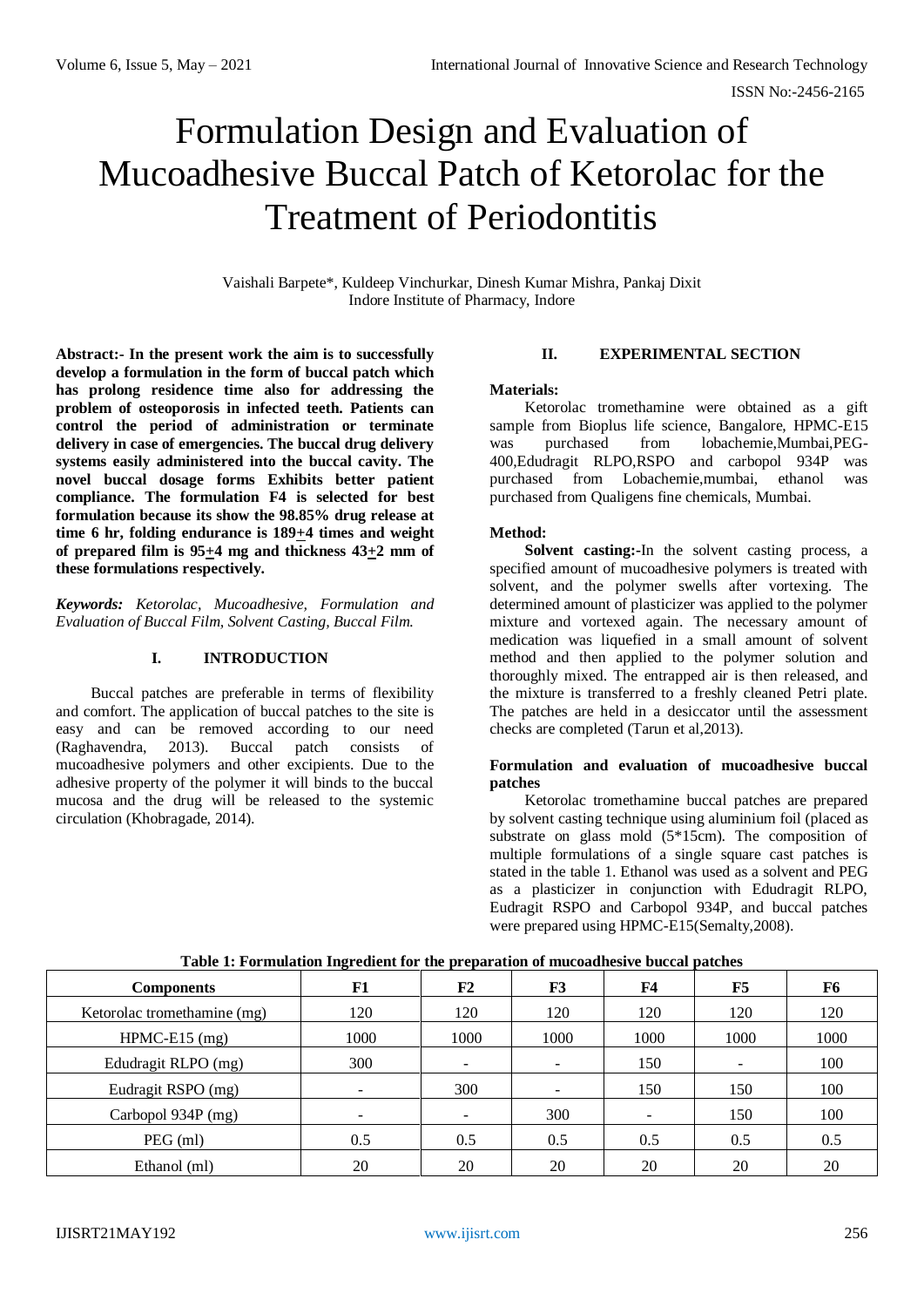In ethanol, the measured concentrations of polymers were dispersed. After levigation with 0.5ml propylene glycol, which acted as a plasticizer and penetration enhancer, 120mg of Ketorolac tromethamine was introduced into the polymeric solutions. To achieve smooth, bubblefree gels, the medicated gels were left overnight at room temperature. Medicated gels is filled into the vials and securely sealed with rubber seals to avoid alcohol evaporation. To shape a versatile patch, the gels were cast into a glass mold and allowed to dry overnight at room temperature (25°C). The dried patches were cut into size of 2.5\*2.5cm, packed in aluminium foil and stored in a desiccator until further use. Fig 1 shows the trial batch of mucoadhesive buccal film and fig 2 show the optimized batch of mucoadhesive buccal film.

## **Dose Calculation**

Diameter of the dish (shape) =  $5 \text{ cm}$ Distance of the dish (shape)  $= 15$  cm No. of  $2.5 \times 2.5$  cm film near full (shape) = 12 Each patch carry 5 mg of drug. 12 No. of patches carry mg of drug?  $= 10 \times 12 = 120$ mg

The quantity of remedy put in each dish was roughly similar to 120 mg.



**Fig.1 Formulation development of trial batch of mucoadhesive buccal patch**



**Fig.2 Formulation development of optimized batch of mucoadhesive buccal patch**

#### **Evaluation of buccal patches**

#### **Thickness**

Electronic digital micrometer, digital vernier caliper or micro screw gauge can be used to measure the thickness of the patch. Thickness of the different location (corners and the center) is measured to assess the average thickness of the film (Kashappa,2004).

# **Weight uniformity**

Three patches were chosen at random for each formulation. For the weight variance test, 10 patches from each sample were independently weighted on a digital electronic balance, and the average weight was estimated (Nafee, 2003).

#### **Percentage of Moisture Content**

The patches were measured individually and stored at room temperature for 24 hours in desiccators containing activated silica. Individual patches were measured repeatedly before a consistent weight was reached. The discrepancy between the original and final weight with respect to the final weight was used to measure the percentage of moisture content (Bharti, 2007).

#### **Drug Content Analysis**

The patch was dissolved in methanol in a 10 ml volumetric flask, and the amount was filled up of 10 ml methanol. Following that, dilutions were made and UV spectrophotometer at 246nm was used to react  $them (Alix, 2003).$ 

# **Folding Endurance**

This was decided by folding one patch in the same spot over and over before it separated. The value of folding endurance was determined by the number of times the patch could be folded at the same location without splitting or cracking (Baboota, 2005).

#### **Percent swelling**

The samples were allowed to swell on the surface of an agar plate in an incubator held at  $37 \pm 0.2$ °C after the initial patch weight and diameter were determined. After 2 hours, the weight of the patches  $(n = 3)$  had increased. The following equation was used to measure the percent swelling percent S (Patel, 2009). Percent Swelling  $(\%S)$  =  $(X_t - X_0/X_0) \times 100$ , where  $X_t$  is the weight of the swollen patch after time t,  $X_0$  is the initial patch weight at zero time.

# **Surface pH of patches**

Three patches of each formulation were allowed to swell for two hours on the surface of an agar plate to determine the surface pH. A pH paper was mounted on the surface of the swollen patch to determine the pH. The composite of three readings was taken (Karlsmark, 2008).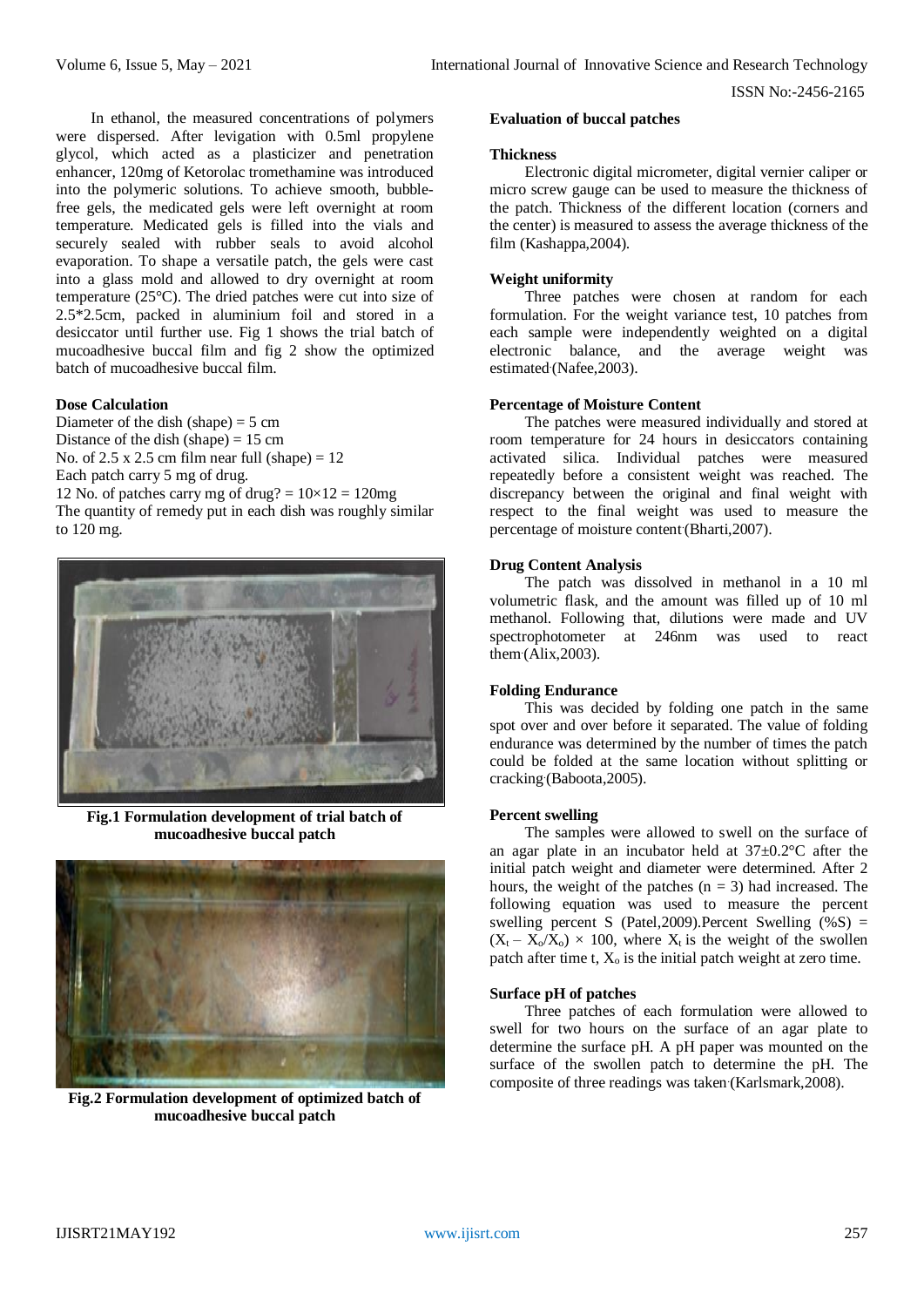#### *In vitro* **residence time**

The in vitro residence time was determined using IP disintegration apparatus (Karlsmark, 2008). The disintegration medium was 800 ml of pH 6.6 phosphate buffer (PB) maintained at 37±2°C. Three-centimeter-long segments of rat intestinal mucosa were fused to the surface of a glass slab, which was then vertically connected to the apparatus. Every formulation's three mucoadhesive patches were hydrated on one surface with pH 6.6 PB before being placed in contact with the mucosal membrane. The glass slab was attached to the mechanism vertically and moved up and down. At the lowest point, the patch was totally submerged in the buffer solution, and at the highest point, it was completely out. Table 2 shows the time taken for total degradation or detachment of the patch from the mucosal surface  $(n = 3)$ .

## **vitro release study**

The USP XXIV six station dissolution apparatus type 1 (Labindia DS-8000) was used throughout the study(Higuchi, 1965). Using cyanoacrylate adhesive, one patch of each formulation was attached to the central shaft just above the paddle. 900 ml of pH 6.6 phosphate buffer acted as the dissolution medium. The release analysis was carried out at a rotating speed of 50 rpm and a temperature of 37+0.5°C. The release analysis lasted six hours. Per hour, 1 ml of sample was taken from each station and substituted (with the dissolution medium) in the same amount. Each sample was screened, diluted appropriately, and spectrophotometrically analyzed at 246nm. The information given was the average of three tests.

Dissolution apparatus  $=$  Type I (paddle apparatus) Dissolution medium =  $6.6$  (PB)<br>Rotating speed =  $50$  rpm. Rotating speed<br>Volume  $= 900 \text{ ml}$ Temperature  $= 37+0.5$ <sup>o</sup>C



**Fig no 3. In vitro Dissolution studies**

**Mathematical treatment of in-vitro release data:** When mathematical formulas that express dissolution effects as a function of some of the dosage type characteristics are used, quantitative interpretation of the values obtained in dissolution/release experiments becomes simpler.

**Zero-order kinetics:** Following this profile, prescription dosage formulations emit the same volume of medication per unit of time, rendering it the perfect type of drug release for achieving pharmacologically extended operation. This model can be represented in a simple way using the following relation:

$$
Q_t = Q_{o^+} K_o t
$$

Where  $Q<sub>i</sub>$  is the amount of drug dissolved in time t, Qois the initial amount of drug in the solution (most times,  $Q_0 = 0$  and  $K_0$  is the zero order release constant.

**First-order kinetics:** The following relation expresses this model:

$$
\log Q_t = \log Q_0 + \frac{K_1 t}{2.303}
$$

Where  $Q<sub>i</sub>$  is the amount of drug dissolved in time t,  $Q<sub>o</sub>$  is the initial amount of drug in the solution and  $K<sub>1</sub>$  is the zero order release constant.

A graph of the decimal logarithm of the drug's published number  $V_s$  time would be linear as a result. Pharmaceutical dosage formulations that adopt this dissolution profile, such as those containing water-soluble drugs in porous matrices, release medication proportionally to the amount of drug remaining in their interior, resulting in a reduction in the amount of drug released per unit of time.

**Higuchi model:** Higuchi devised a number of experimental models to investigate the release of water-soluble and lowsoluble drugs in semi-solid and solid matrixes. For drug particles scattered in a uniform matrix acting as diffusion media, mathematical expressions were obtained.

The simplified Higuchi model is expressed as:

$$
Q = K_{\mathbf{H}} \cdot \mathbf{t}^{1/2}
$$

The amount of drug released in time t is Q, and the Higuchi dissolution constant is  $K_H$ . The Higuchi model depicts drug release as a square root time dependent diffusion mechanism based on Fick's law. This association can be used to explain the degradation of water-soluble medications from a number of modified release prescription dosage formulations, such as transdermal systems and matrix tablets.

**Korsmeyer-Peppas model:** Korsmeyer *et al.* used a simple empirical equation to describe general solute release behaviour from controlled release polymer matrices:

$$
\frac{\mathbf{M}_{t}}{\mathbf{M}_{\infty}} = \mathbf{a} \, t^{n}
$$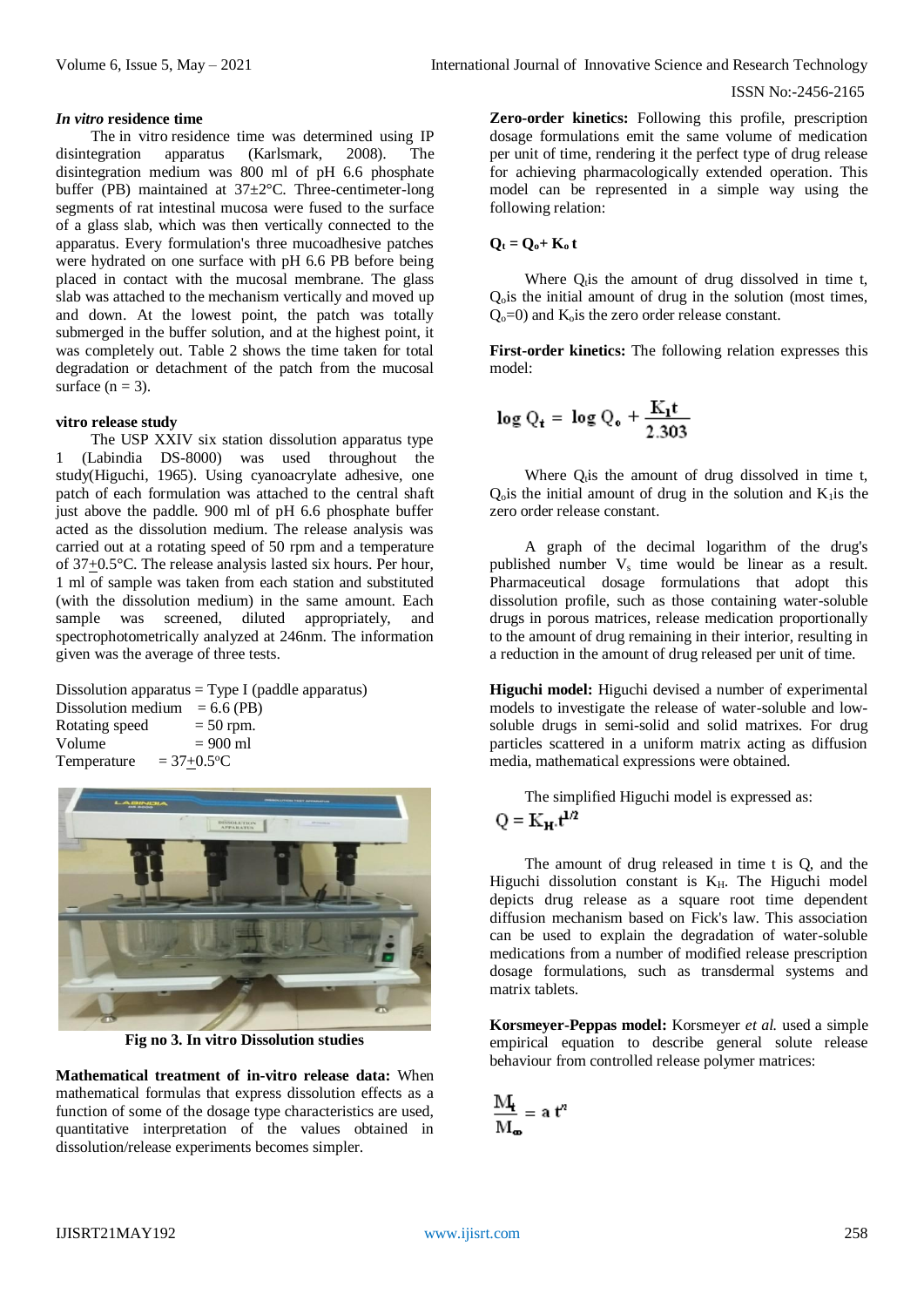Where  $M_t/M_\infty$  is fraction of drug released, a is kinetic constant, t is release time and n is the diffusional exponent for drug release. 'n' is the slope value of log  $M_t/M_\infty$  versus log time curve. Regardless of the release process, Peppas stated that the above equation could accurately explain the release of solutes from slabs, spheres, cylinders, and disks. Peppas used this n value in order to characterize different release mechanisms, concluding for values for a slab, of *n*   $=0.5$  for Fickian diffusion and higher values of *n*, between 0.5 and 1.0, or  $n = 1.0$ , for mass transfer following a non-Fickian model. In case of a cylinder  $n = 0.45$  instead of 0.5, and 0.89 instead of 1.0. This equation can only be used in systems with a drug diffusion coefficient fairly concentration independent. To the determination of the exponent *n* the portion of the release curve where  $M_1/M_{\infty}$ 0.6should only be used. To use this equation, the release must be one-dimensional and the device width-thickness or length-thickness relationship must be at least ten. To account for the lag time (l) at the start of drug release from the pharmaceutical dosage type, a modified version of this equation was developed:

$$
\frac{M_{t\cdot l}}{M_{\infty}} = a(t-l)^n
$$

When there is the possibility of a burst effect, b, this equation becomes:

$$
\frac{M_t}{M_{\infty}} = at^n + b
$$

The l and b values would be zero if there was no lag time or burst effect, and only at<sup>n</sup> would be used. This statistical model, also known as Power Law, has been used to explain the release of a number of prescription adjusted release dosage types on a daily basis.

# **III. RESULTS**

#### **Thickness**

The thickness of patches was measured at three different places using a vernier caliper. The thickness was found  $52\pm2$ ,  $48\pm3$ ,  $45\pm4$ ,  $43\pm2$ ,  $40\pm4$  and  $42\pm2$  for formulation F1, F2, F3, F4, F5 and F6 respectively. Graph 2 shows the thickness for formulation F1 to F6.

| таріе по.2 піш піскнеѕѕ |                |                      |  |  |
|-------------------------|----------------|----------------------|--|--|
| <b>Formulation</b>      | <b>General</b> | Thickness* $(\mu m)$ |  |  |
| code                    | appearance     |                      |  |  |
| F1                      | Transparent    | $52+2$               |  |  |
| F <sub>2</sub>          | Transparent    | $48+3$               |  |  |
| F3                      | Transparent    | $45 + 4$             |  |  |
| F4                      | Transparent    | $43 + 2$             |  |  |
| F5                      | Transparent    | $40 + 4$             |  |  |
| F6                      | Transparent    | $42 + 2$             |  |  |
|                         |                |                      |  |  |

**Table no.2 film thickness**

#### **Average of three determination (n=3+SD)**

#### **Weight uniformity**

For the weight variance test, ten patches from each sample were independently weighted on a digital electronic balance and the average weight measured. All of the formulations were found to have a comparable weight. The weight was found 115±2, 110±3, 108±2, 95±4, 98±5 and 93±2 for formulation F1, F2, F3, F4, F5 and F6 respectively. Results of weigh uniformity reveled the uniform mixing of drug and polymers.

| <b>Formulation</b> | <b>General Appearance</b> | Weight (mg) |
|--------------------|---------------------------|-------------|
|                    | Transparent               | $115 + 2$   |
| F2                 | Transparent               | $110+3$     |
| F3                 | Transparent               | 108+2       |
| F4                 | Transparent               | $95 + 4$    |
| F5                 | Transparent               | $98 + 5$    |
| F6                 | Transparent               | $93 + 2$    |

**Table no.3 weight uniformity**

■Thickness  $\blacksquare$  Weight 140 120  $100$ 80 Values 60  $40$ 20  $\Omega$  $F<sub>1</sub>$  $F<sub>2</sub>$ E3 EЛ F<sub>5</sub> F<sub>6</sub> **Formulation Code** 

**Graph no.1 representative of thickness & Weight uniformity for formulation F1 to F6**

#### **Percentage of Moisture Content**

The discrepancy between the original and final weights with respect to the final weight was used to quantify the percentage of moisture content. The percentage moisture content was found 2.12±0.36, 2.14±0.25, 2.78±0.14, 2.01±0.23, 2.36±0.41 and 2.41±0.32 for formulation F1, F2, F3, F4, F5 and F6 respectively. Formulation F4 had a lower percentage moisture content, which may be attributed to Edudragit RSPO and Carbopol 934's percentage swelling properties. Graph no.2 shows the percentage of moisture content for formulation F1 to F6.

| <b>Formulation</b> | <b>General</b>    | <b>Percentage of</b>    |
|--------------------|-------------------|-------------------------|
|                    | <b>Appearance</b> | <b>Moisture Content</b> |
| F1                 | Transparent       | $2.12 + 0.36$           |
| F2                 | Transparent       | $2.14 + 0.25$           |
| F <sub>3</sub>     | Transparent       | $2.78 + 0.14$           |
| F4                 | Transparent       | $2.01 + 0.23$           |
| F <sub>5</sub>     | Transparent       | $2.36 + 0.41$           |
| F6                 | Transparent       | $2.41 + 0.32$           |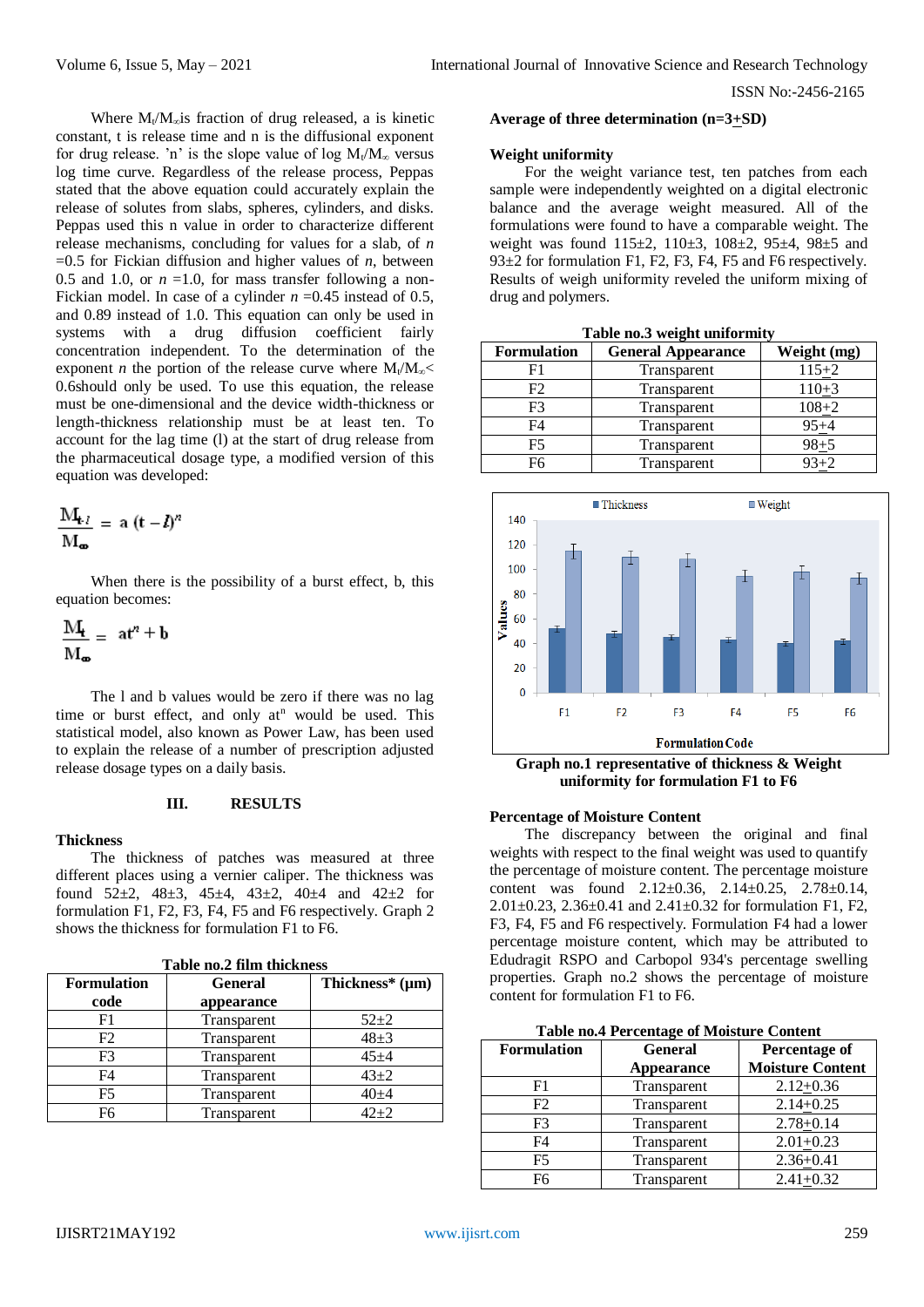## **Average of three determinations (n=3)**

## **% Drug Content**

The drug quality determination confirms that the API is distributed uniformly across the patch. The percentage drug content of different formulations F1, F2, F3, F4, F5 and F6 were found 98.85±0.32, 98.65±0.25, 98.87±0.14, 99.12±0.23, 98.58±0.12 and 97.65±0.14. The maximum percentage drug content was found in formulation F-4  $(99.12\pm0.23)$ . The drug concentration was observed to be close to 100 in all formulations, indicating standardized drug mixing in solution. Graph 2 shows the % drug content for formulation F1 to F6.

| <b>Formulation</b> | <b>General</b><br><b>Appearance</b> | % Drug Content |
|--------------------|-------------------------------------|----------------|
| F1                 | Transparent                         | 98.85+0.32     |
| F2                 | Transparent                         | $98.65 + 0.25$ |
| F3                 | Transparent                         | 98.87+0.14     |
| F4                 | Transparent                         | 99.12+0.23     |
| F5                 | Transparent                         | 98.58+0.12     |
| F6                 | Transparent                         | $97.65 + 0.14$ |

**Table no.5 Drug Content**

|  |  | Average of three determinations $(n=3)$ |  |
|--|--|-----------------------------------------|--|
|--|--|-----------------------------------------|--|

## **Surface pH**

Given that acidic or alkaline pH will irritate the buccal mucosa and influence the degree of hydration of polymers, the surface pH of the buccal patches was determined to optimize both drug permeation and mucoadhesion. Through using the right polymers for the buccal patches, it was possible to maintain the surface pH as close to the buccal/salivary pH as possible. Surface pH of the formulation F1 to F12 varied from  $5.84 \pm 0.07$  to  $6.61 \pm 0.1$ . The results revealed that all the formulations provide an acceptable pH in the range of 5.5 to 7.0 (salivary pH). The pH of different formulations F1, F2, F3, F4, F5 and F6 were found  $6.92 \pm 0.45$ ,  $6.75 \pm 0.23$ ,  $6.76 \pm 0.14$ ,  $6.81 \pm 0.25$ ,  $6.65\pm0.36$  and  $6.56\pm0.41$  respectively. All of the patches had a surface pH that was within the salivary pH range. There was no noticeable difference in the pH of the patches' surfaces.

| <b>Formulation</b> | <b>General</b><br><b>Appearance</b> | Surface pH    |
|--------------------|-------------------------------------|---------------|
| F1                 | Transparent                         | $6.92+0.45$   |
| F2                 | Transparent                         | $6.75 + 0.23$ |
| F3                 | Transparent                         | $6.76 + 0.14$ |
| F4                 | Transparent                         | $6.81 + 0.25$ |
| F5                 | Transparent                         | $6.65 + 0.36$ |
| F6                 | Transparent                         | $6.56 + 0.41$ |

| Average of three determinations $(n=3)$ |  |  |
|-----------------------------------------|--|--|
|-----------------------------------------|--|--|

#### **Folding Endurance**

Folding stamina was calculated manually by folding the patches over and over before they separated. The end point was determined by the breaking time. Folding endurance was found to be highest for F4 (189±4) and lowest for F1 (125±3) which are within acceptable range. Graph 2 shows the folding endurance for formulation F1 to F6.

| <b>Formulation</b> | <b>General</b><br>Appearance | <b>Folding Endurance</b><br>(Times) |
|--------------------|------------------------------|-------------------------------------|
| F1                 | Transparent                  | $125 + 3$                           |
| F2                 | Transparent                  | $136 + 2$                           |
| F3                 | Transparent                  | $145 + 5$                           |
| F4                 | Transparent                  | $189 + 4$                           |
| F5                 | Transparent                  | $172 + 5$                           |
| F6                 | Transparent                  | $145 + 4$                           |

**Table no.7 Folding Endurance**

**Average of three determinations (n=3)**



**Graph no 2. representative of folding endurance, percentage moisture content and % drug content**

#### **Percent swelling for formulation F1 to F6.**

Hydration is needed for a mucoadhesive polymer to extend and create a proper macromolecular mesh of sufficient size, as well as to induce mobility in the polymer chains, in order to promote the process of interpenetration between polymer and mucin. Polymer swelling allows mechanical entanglement by exposing the bioadhesive sites to hydrogen bonding and/or electrostatic interaction with the polymer and the mucous network. However, where maximal swelling and bioadhesion occurs, the mucoadhesive polymer maintains a vital amount of hydration. The swelling behavior and residence time of several mucoadhesive polymers were also affected by Ketorolac tromethamine. The swelling review took two hours to finish. 42.21+1.92,  $38.20 \pm 1.62$ ,  $51.09 \pm 1.25$ ,  $52.63 \pm 1.91$ ,  $54.42 \pm 2.32$  and  $49.24 \pm 2.12$  percent were found to be the proportion of swelling of formulations F1, F2, F3, F4, F5 and F6. The tailored formulation F4 had the greatest percentage of swelling (52.63+1.91 percent).Graph no.3 show the percent swelling for formulation F1 to F6.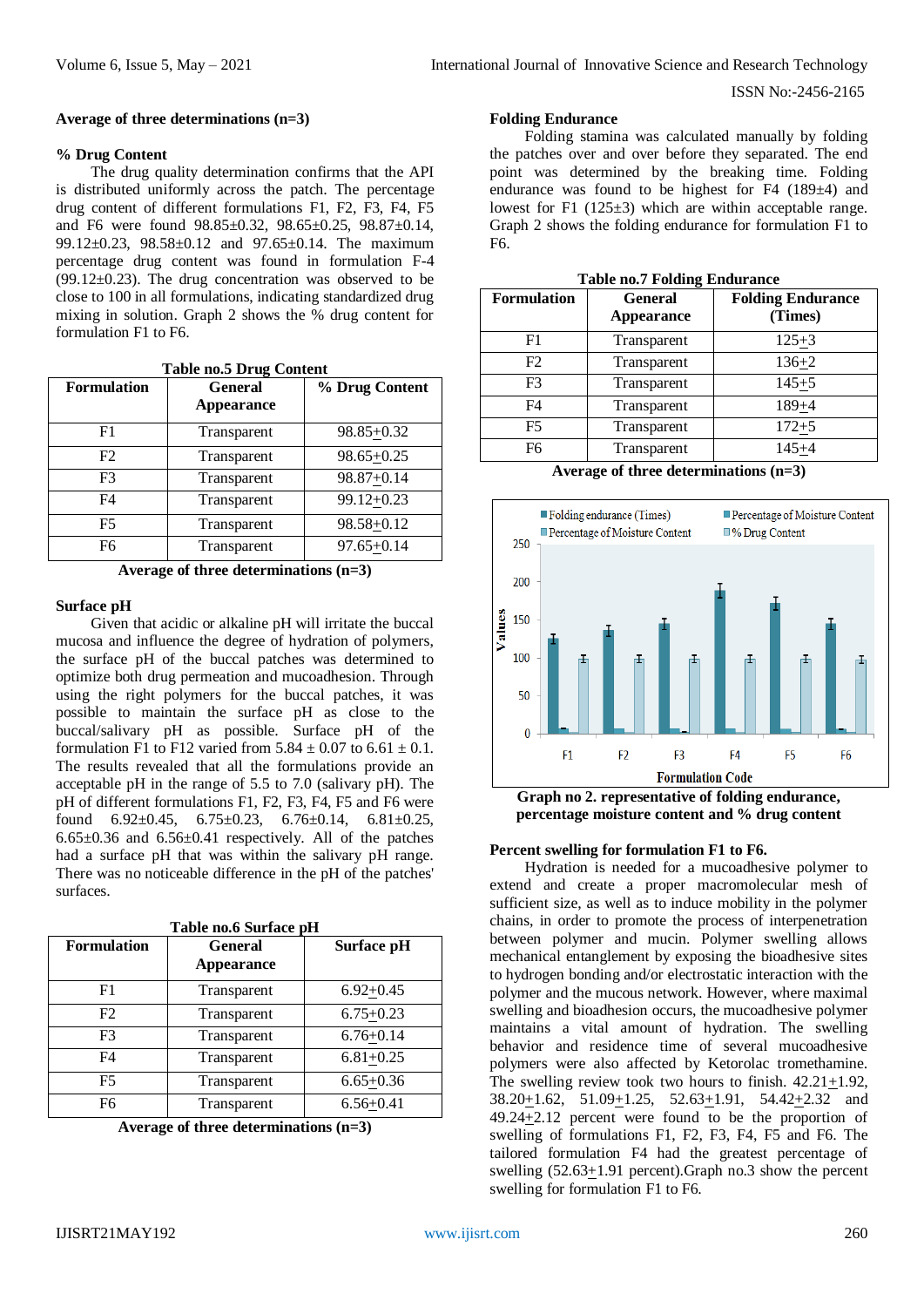| S.<br>No.    | <b>Formulation</b><br>code | <b>Percent Swelling after 2 hrs</b> |                          |                                  |
|--------------|----------------------------|-------------------------------------|--------------------------|----------------------------------|
|              |                            | Final<br>Weight                     | <b>Initial</b><br>Weight | $\frac{0}{0}$<br><b>Swelling</b> |
|              | F1                         | 165                                 | 50                       | $41.21 + 1.92$                   |
| $\mathbf{2}$ | F2                         | 158                                 | 48                       | $38.20 + 1.62$                   |
| 3            | F <sub>3</sub>             | 160                                 | 52                       | $51.09 \pm 1.25$                 |
| 4            | F4                         | 145                                 | 50                       | $52.63 + 1.91$                   |
| 5            | F5                         | 132                                 | 34                       | $54.42 + 2.32$                   |
| 6            | F6                         | 126                                 | 33                       | $49.24 + 2.12$                   |





#### **In vitro residence time**

Table 9 shows the residence time of different formulations. Non-ionic polymers were found to have a higher rate of erosion (HPMC with Eudragit RLPO and RSPO). The matrix experiences an intra-matrix swelling force as the particle swells, causing the drug to disintegrate leak and leaving a highly porous matrix behind. Water

influx weakens the polymer's network stability, affecting the swollen matrices' structural resistance, resulting in marked degradation of the lose gel layer. The residence time was found 2.15±0.2, 2.30±0.3, 2.65±0.2, 3.45±0.1, 2.30±0.2 and 1.98±0.1 for formulation F1, F2, F3, F4, F5 and F6.Graph no 4 show the in vitro residence time for formulation F1 to F6.

| S. No. | <b>Formulation</b><br>Code | In vitro residence<br>time |  |
|--------|----------------------------|----------------------------|--|
|        | F1                         | $2.15 \pm 0.2$             |  |
|        | F2                         | $2.30 \pm 0.3$             |  |
|        | F3                         | $2.65 \pm 0.2$             |  |
|        | F4                         | $3.45 \pm 0.1$             |  |
|        | F5                         | $2.30 \pm 0.2$             |  |
|        | F6                         | $1.98 + 0.1$               |  |



**Graph no.4 representative of** *in vitro* **residence time for formulation F1 to F6**

| Table no.10 In vitro drug release study |                |                           |       |       |            |       |       |  |
|-----------------------------------------|----------------|---------------------------|-------|-------|------------|-------|-------|--|
| S.                                      | Time (hr)      | % Cumulative Drug Release |       |       |            |       |       |  |
| No.                                     |                | F1                        | F2    | F3    | ${\bf F4}$ | F5    | F6    |  |
|                                         | 0.5            | 43.32                     | 33.23 | 29.98 | 26.65      | 23.32 | 19.98 |  |
| 2                                       |                | 56.65                     | 46.65 | 34.45 | 31.14      | 26.65 | 23.32 |  |
| 3                                       | 1.5            | 69.98                     | 59.98 | 46.65 | 43.32      | 39.98 | 32.25 |  |
| $\overline{4}$                          | $\overline{2}$ | 82.23                     | 73.32 | 69.98 | 55.65      | 48.85 | 41.74 |  |
| 5                                       | 2.5            | 98.89                     | 85.56 | 73.32 | 69.98      | 63.32 | 55.65 |  |
| 6                                       | 3              |                           | 98.89 | 88.89 | 79.98      | 71.12 | 69.98 |  |
| $\overline{7}$                          | 4              |                           |       | 99.12 | 89.95      | 81.12 | 76.65 |  |
| 8                                       | 6              |                           |       |       | 98.85      | 89.98 | 83.32 |  |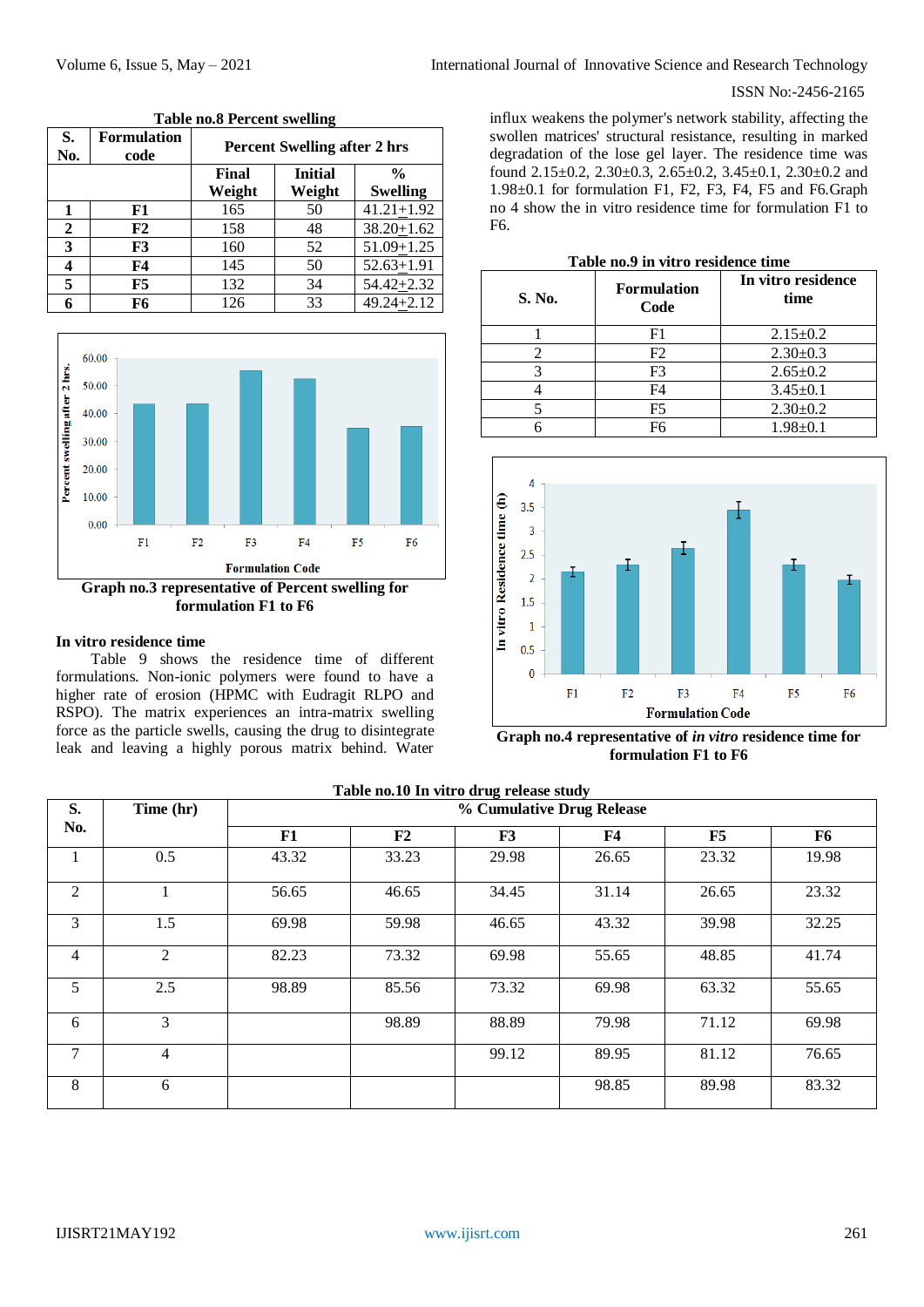

**Graph no.5 representative of In-vitro drug release study of formulation F1 to F6**

| <b>Time</b><br>(h) | <b>Square Root of</b><br>Time(h) $^{1/2}$ | <b>Log Time</b> | Cumulative*%<br><b>Drug Release</b> | <b>Log Cumulative</b><br>% Drug Release | <b>Cumulative %</b><br>Drug<br>Remaining | <b>Log Cumulative</b><br>$%$ Drug<br><b>Remaining</b> |
|--------------------|-------------------------------------------|-----------------|-------------------------------------|-----------------------------------------|------------------------------------------|-------------------------------------------------------|
| 0.5                | 0.707                                     | 0.301           | 26.65                               | 1.426                                   | 73.35                                    | 1.865                                                 |
|                    | 1.000                                     | 0.000           | 31.14                               | 1.493                                   | 68.86                                    | 1.838                                                 |
| 1.5                | 1.225                                     | 0.176           | 43.32                               | 1.637                                   | 56.68                                    | 1.753                                                 |
| 2                  | 1.414                                     | 0.301           | 55.65                               | 1.745                                   | 44.35                                    | 1.647                                                 |
| 2.5                | 1.581                                     | 0.398           | 69.98                               | 1.845                                   | 30.02                                    | 1.477                                                 |
| 3                  | 1.732                                     | 0.477           | 79.98                               | 1.903                                   | 20.02                                    | 1.301                                                 |
| 4                  | 2.000                                     | 0.602           | 89.95                               | 1.954                                   | 10.05                                    | 1.002                                                 |
| 6                  | 2.449                                     | 0.778           | 98.85                               | 1.995                                   | 1.15                                     | 0.061                                                 |

**Table no.11 In-vitro drug release data for formulation F-4**

# **1. Zero order Release Kinetics of Prepared Formulation F-4**



**Graph no.6 representative of Zero order Release Kinetics of Formulation F-4(Cumulative % drug released Vs Time)**

**2 .First order Release Kinetics of Prepared Formulation F-4**



**Graph no.7 representative of first order Release Kinetics of Formulation F-4(Log cumulative % drug remaining Vs Time)**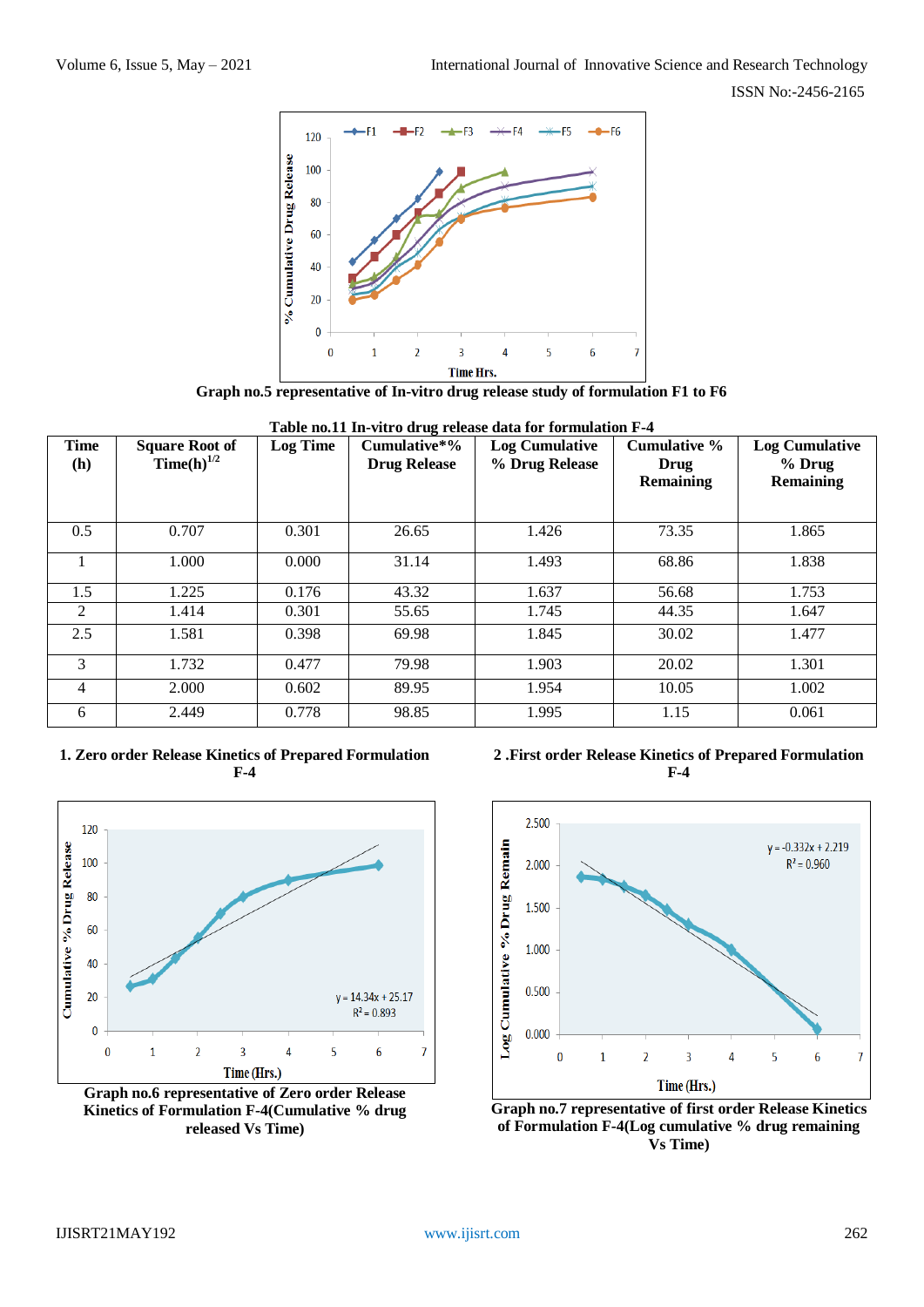

**Graph no.8 representative of Higuchi Release Kinetics of Formulation F-4(Cumulative % drug remaining Vs Root Time)**



**Graph no.9 representative of Korsmeyer-Peppas of Formulation F-4(Log Cumulative % drug release Vs Log Time)**

**Table no.12 Release Kinetics Regression values of formulation F-4**

| <b>Formulation</b> | Zero  | <b>First</b> | Higuchi | Korsmever-    |  |  |
|--------------------|-------|--------------|---------|---------------|--|--|
| code               | order | order        |         | <b>Peppas</b> |  |  |
| F-4                | 0.893 | 0.960        | 0.953   | 0.954         |  |  |
|                    |       |              |         |               |  |  |

#### **IV. CONCLUSION**

The width, weight uniformity, moisture material, drug content analysis, folding endurance, surface pH of patches, percent swelling, in vitro residence time, and in vitro drug release review of different formulations F1 to F6 were all evaluated. A vernier caliper was used to determine the thickness of patches in three distinct locations. The thickness was found  $52\pm 2$ ,  $48\pm 3$ ,  $45\pm 4$ ,  $43\pm 2$ ,  $40\pm 4$  and 42±2 for formulation F1, F2, F3, F4, F5 and F6 respectively.

For the weight variance test, ten patches from each sample were independently weighted on a digital electronic balance and the average weight measured. All of the formulations were found to have a comparable weight. The weight was found 115±2, 110±3, 108±2, 95±4, 98±5 and 93±2 for formulation F1, F2, F3, F4, F5 and F6 respectively.

The discrepancy between the original and final weights with respect to the final weight was used to quantify the percentage of moisture content. The percentage moisture content was found 2.12±0.36, 2.14±0.25, 2.78±0.14, 2.01 $\pm$ 0.23, 2.36 $\pm$ 0.41 and 2.41 $\pm$ 0.32 for formulation F1, F2, F3, F4, F5, and F6 respectively.

The drug quality determination confirms that the API is distributed uniformly across the patch. The percentage drug content of different formulations F1, F2, F3, F4, F5 and F6 were found 98.85±0.32, 98.65±0.25, 98.87±0.14, 99.12±0.23, 98.58±0.12 and 97.65±0.14. The maximum percentage drug content was found in formulation F-4  $(99.12 \pm 0.23)$ .

Folding stamina was calculated manually by folding the patches over and over before they separated. The end point was determined by the breaking time. Folding endurance was found to be highest for F4 (189±4) and lowest for F1  $(125\pm3)$ .

The pH of different formulations F1, F2, F3, F4, F5 and F6 were found 6.92±0.45, 6.75±0.23, 6.76±0.14, 6.81 $\pm$ 0.25, 6.65 $\pm$ 0.36 and 6.56 $\pm$ 0.41 respectively. All of the patches had a surface pH that was within the salivary pH range. There was no noticeable difference in the pH of the patches' surfaces.

The swelling behavior and residence time of several mucoadhesive polymers were also affected by Ketorolac tromethamine. The swelling review took two hours to finish. Percent were found to be the proportion of 42.21+1.92, 38.20+1.62, 51.09+1.25, 52.63+1.91, 54.42+2.32 and 49.24+2.12 welling of formulations F1, F2, F3, F4, F5 and F6. The highest percentage of swelling was observed in the optimized formulation F4  $(52.63 \pm 1.91)$  percent).

Water influx weakens the polymer's network stability, affecting the swollen matrices' structural resistance, resulting in marked degradation of the lose gel layer. The residence time was found  $2.15 \pm 0.2$ ,  $2.30 \pm 0.3$ ,  $2.65 \pm 0.2$ , 3.45±0.1, 2.30±0.2 and 1.98±0.1 for formulation F1, F2, F3, F4, F5 and F6.

The strengthened patch formulation F-4 releases approximately 26.65 percent medication after 50 minutes and approximately 98.85 percent medication after 6 hours. When the regression coefficient values were compared, it was discovered that first order 'r2' values were the highest, i.e. 0.960, implying that drug releases from the formulation followed first order release kinetics.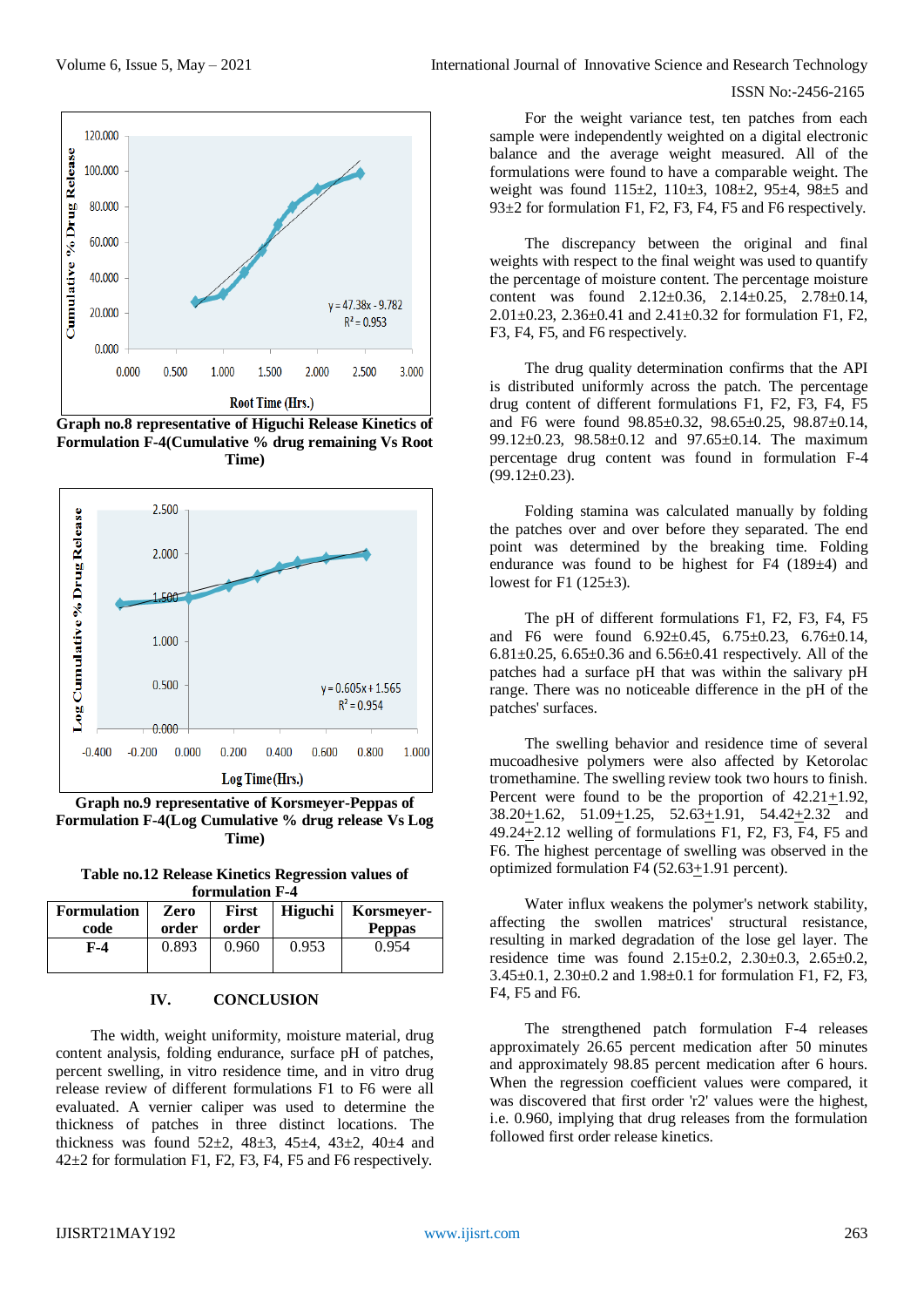The formulation F4 is selected for best formulation because its show the 98.85% drug release at time 6 hr, folding endurance is  $189+4$  times and weight of prepared film is 95+4 mg and thickness 43+2 mm of these formulations respectively.

#### **REFERENCES**

- [1]. Jain N, Jain GK, Javed S, Iqbal Z, Talegaonkar S, Ahmad FJ, et al (2008).Recent approaches for the treatment of periodontitis. Drug Discovery Today ; 13:932-43.
- [2]. Alshahrani I, Tikare S, Meer Z, Mustafa A, Abdulwahab M, Sadatullah S, et al. (2018).Prevalence of dental caries among male students aged 15–17 y in southern Asir, Saudi Arabia. Saudi Dent J .
- [3]. Nguyen S, Hiorth M.(2015). Advanced drug delivery systems for local treatment of the oral cavity. Ther Delivery ; 6:595-608.
- [4]. Tariq M, Iqbal Z, Ali J, Baboota S, Talegaonkar S, Ahmad Z, et al. Treatment modalities and evaluation models for periodontitis. Int J Pharma Investig 2012; 2:106-22.
- [5]. Amir H Shojaei.(1998). Buccal Mucosa as a Route for Systemic Drug Delivery. Journal of Pharmacy and Pharmaceutical Sciences, 1(1): 15-30.
- [6]. Salamat-Miller N, Chittchang M, Johnston TP(2005).The use of mucoadhesive polymers in buccal drug delivery. Advance Drug Delivery Review, 57(11): 1666-1691.
- [7]. Gandhi, R.B. and Robinson, J.R (1994).Oral cavity as a site for bioadhesive drug delivery, Adv. Drug Del. Rev,13:43-74.
- [8]. Squier, C.A. and Hall, B.K.(1984). The permeability of mammalian non-keratinized oral epithelia to horseraddish peroxidase applied in vivo and in vitro, Arch. Oral Biol., 29:45-50.
- [9]. Hill, M.W. and Squier, C.A.(1979).The permeability of oral palatal mucosa maintained in organ culture, J. Anat,128:169-178.
- [10]. P.W Wertz, and C.A Squier.(1991). Cellular and molecular basis of barrier function in oral epithelium, Crit. Rev. Ther. Drug Carr. Sys,8:237-269.
- [11]. Shojaei Amir H.(1998). Buccal Mucosa As A Route For Systemic Drug Delivery.1(1):15-30, A Review; J Pharm Pharmaceut Sci (www.ualberta.ca/~csps).
- [12]. Sevda Senel, Mary Kremer, Katalin Nagy and Christopher Squier.(2001). Delivery of Bioactive Peptides and Proteins Across Oral (Buccal) Mucosa, Current Pharmaceutical Biotechnology, 2: 175-186.
- [13]. Giradkar KP, et al,(2010). Design development and in vitro evaluation of bioadhesive dosage form for buccal route, International journal of pharma research & development, 2.
- [14]. Shidhaye SS, et al,(2009).Mucoadhesive bilayered patches for administration of sumatriptan, AAPS pharm sci tech, 9(3).
- [15]. Bomberag LE, Buxton DK, Friden PM.(2001).Novel periodontal drug delivery system for treatment of periodontitis. J.Control.Rel, 71:251-259.
- [16]. Ramteke, K.H., Dighe, P.A., Kharat, A.R., Patil, S.V.(2014).Buccal patches: A Review, Int. J Pharm,4(4):297-308.
- [17]. N. G. Raghavendra Rao, B. Shravani, Reddy S M.(2013). Overview on Buccal Drug Delivery Systems Journal of Pharm. Sci. & Res. Vol.5(4), 80 – 88.
- [18]. P. K. Khobragade, P. K. Puranik S S.Suradkar.(2014).Literature Studies on Preparation and Evaluation of Buccal Patches, International. Journal of Pharmacutical Sciences, 83-91.
- [19]. Zhang.J et al.(1994).An in vivo dog model for studying recovery kinetics of the buccal mucosa permeation barrier after exposure to permeation enhancers' apparent evidence of effective enhancement without tissue damage, Int. J. Pharm, 101, 15–22.
- [20]. Koyi, P.K., Khan, A.B.(2013). Buccal patches a review, IJPSR,1; 4(1):83.
- [21]. Fiza, F., Sudhir, B., Jat, R.C., Priyanka, A., Garima, S., Deepti, R., Priyanka.(2013). A., Imran, K., Rahul, T., Arvind, R.S., Buccal patches: A Review, IAJPR,3(4): 3324-3335.
- [22]. Tarun, P., Kumar, S.V., Kumar, T.A.(2013).Drug delivery via the buccal patch a novel technique, IAJPR,3466-3483.
- [23]. Neelagiri, R.E., Reddy, M., Rao, N.(2013). Buccal patch as drug delivery system: An overview, Int. J Curr Pharm Res,5(2):40-7.
- [24]. Srivastava, N., Monga, M.G.(2015).Current status of buccal drug delivery system a review, JDDT,13;5(1):34-40.
- [25]. Amol, V., Vilas, V., Harigopal, S., Ashwini, K.(2015). Mucoadhesive patches: An advanced way for transdermal delivery of drug, IJQAPA,1 (1), 114-125.
- [26]. Chandran, S.C., Shijith, K.V., Vipin, K.V., and Augusthy, A.R.(2013).Formulation and evaluation of bisoprolol fumaratebuccal patches by using selected polymers, IJPCBS,3(3), 854-860.
- [27]. Verma, N., Verma, A., Dubey, J.(2016).Formulation and evaluation of chitosan containing mucoadhesive buccal patches of metoprolol succinate, JDDT,14;6(2):14-20.
- [28]. Parmar, H.G., Janak, J.J., Patel, T.K., Patel, V.M.(2010).Buccal patch- a technical note, Int J Pharm Sci Rev Res,4, 3,2010,178-182
- [29]. Rao, N.G.R., Shravani, B., Reddy, M.S.(2013).Overview on buccal drug delivery systems, J. Pharm. Sci. & Res,5(4):80-8.
- [30]. Aysha Akter Shetu, Suriya Sharmin, Satyajit Roy Rony, Fatema Moni, Purabi Rani Samaddar, Md. Hossain Sohrab.(2019).Formulation and pharmacopoeial quality evaluation of Ketorolac tromethamine IR tablet and comparison with marketed product. Journal of Applied Pharmaceutical Science, 9(5): 082-087.